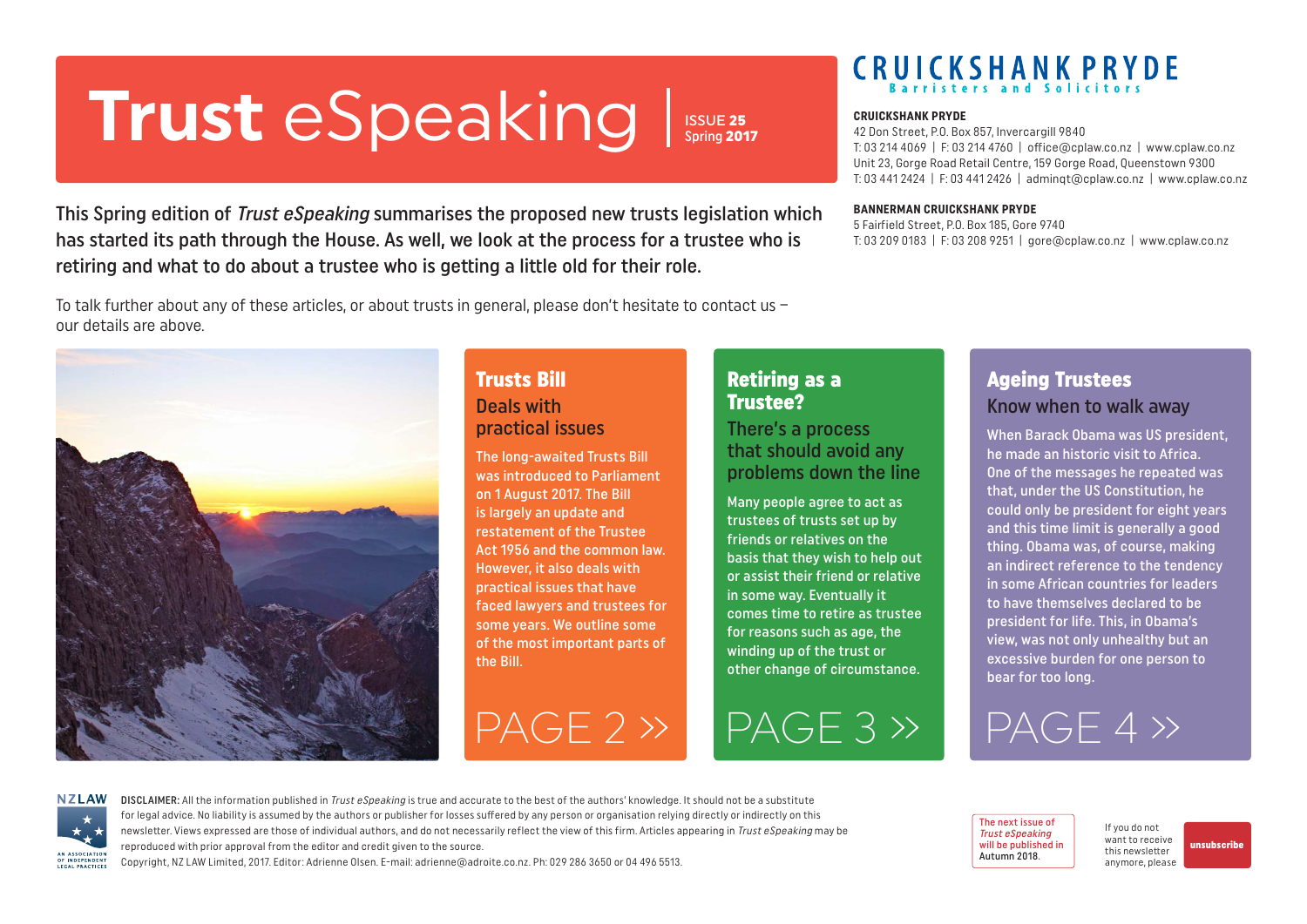## <span id="page-1-0"></span>**Trust** eSpeaking PAGE 2

#### ISSUE 25 Spring 2017

# Trusts Bill

#### Deals with practical issues

The long-awaited Trusts Bill was introduced to Parliament on 1 August 2017. The Bill is largely an update and restatement of the Trustee Act 1956 and the common law. However, it also deals with practical issues that have faced lawyers and trustees for some years. We outline some of the most important parts of the Bill.

#### 'Express trust' defined

An 'express trust' is defined in the Bill. The definition makes it clear that trust property is separate from a trustee's personal property, it must be administered in accordance with the trustee's obligations in the trust deed, and that trustees will be accountable to beneficiaries for their compliance with the duties imposed on them by the trust deed and by law.

### Trust life will be longer

The life of a trust has also been extended. Currently the life of a trust is either

specified in the trust deed (as up to 80 years) or it's determined according to the current (and confusing rule) against perpetuities. This has been replaced; if a trust deed does not specify a duration for the trust, or provide a way of determining the date at which the trust is to come to an end, the trust will continue for 125 years. A trust can come to an end earlier if the trust deed says so.

#### Trustee duties

The Bill also contains duties that must be performed by trustees. Trustees must know the terms of the trust, act in accordance with these, act honestly and in good faith, act for the benefit of beneficiaries and exercise powers for a proper purpose. These duties cannot be negated or modified by the trust deed – all trustees must perform them.

There are also 'default' duties which will apply to trustees unless the trust deed says otherwise. These duties are largely a restatement of existing law, but it is expected that their being listed in the Bill will be helpful for trustees to better understand their obligations, and for beneficiaries to understand the function of trustees.

#### Trust information

Trustees will also have clear duties in relation to trust information. Trustees will be required to keep copies of trust documents – these include the trust deed, any other deeds such as deeds of variation and any deeds changing the trustees, a record of all trust assets and liabilities, any accounting records or financial statements, and any letter of wishes from the settlor. If a trustee retires and hands these documents on to a new trustee, the new trustee will be required to keep these documents.

#### Beneficiaries' rights clarified

Beneficiaries' rights are also clarified in the Bill. Beneficiaries must be notified of basic trust information including the fact that they are beneficiaries, the names and contact details of trustees and their right to request a copy of the trust deed and/or other trust information. This is designed to ensure that beneficiaries have sufficient information to hold trustees accountable for their actions.

The Bill also clarifies the process for beneficiaries who wish to challenge trustees' decision-making.



#### Wider powers for the Family Court

The Family Court will have wider powers to make directions under the Bill in some circumstances (usually relationship property proceedings involving trusts). If parties are in dispute, in some circumstances, the Bill also allows them to consent to allow the Family Court to make orders that would usually be available only to the High Court such as, for example, appointing and removing trustees. This may make relationship property proceedings involving trusts more effective.

The Bill contains a number of other provisions, and there are likely be changes as it passes through the parliamentary process. We will keep you informed.

return to [front page](#page-0-0)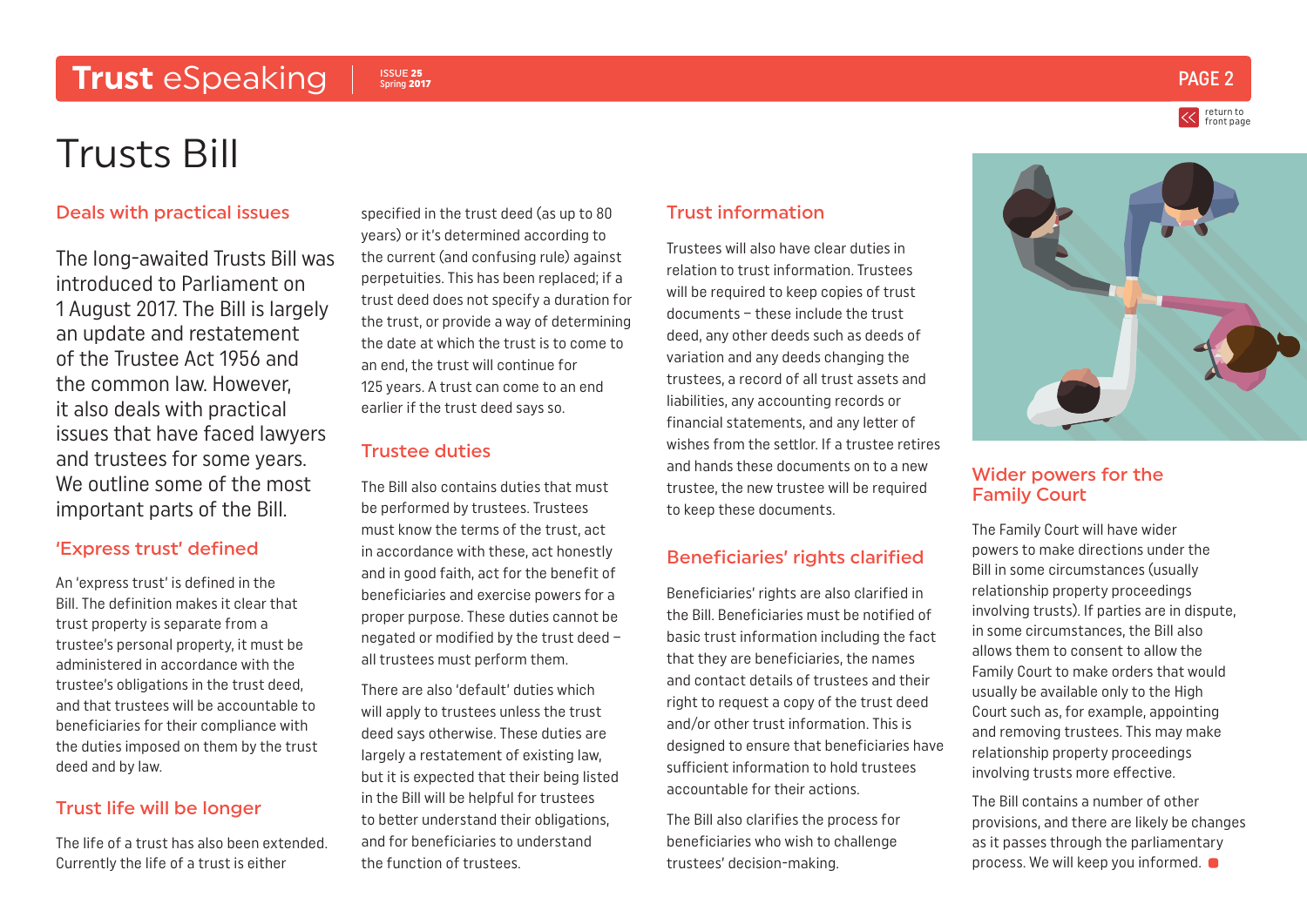## <span id="page-2-0"></span>**Trust** eSpeaking | Spring 2017

ISSUE 25  $_{\rm{Spring\,2017}}$  PAGE 3

return to [front page](#page-0-0)

# Retiring as a Trustee?

## There's a process that should avoid any problems down the line.

Many people agree to act as trustees of trusts set up by friends or relatives on the basis that they wish to help out or assist their friend or relative in some way. Eventually it comes time to retire as trustee for reasons such as age, the winding up of the trust or other changes of circumstance.

Retiring as a trustee is not as simple as it sounds and there are a number of potential liabilities that need to be covered off.

It's not widely known that when accepting appointment as trustee, you are taking on a number of personal obligations and accountabilities. Therefore, it's essential that once you stand down you are completely released from any ongoing liabilities.

### Follow the process

If you want to retire as trustee you need to ensure that you are fully released and protected from any obligations:

1. It's essential that the document recording your retirement follows the terms of the trust deed. For example,

if the trust deed requires there to be three trustees at all times and you attempt to retire leaving only two trustees, then your retirement is likely be ineffective until a replacement trustee is appointed.

- 2. The documents recording your retirement must be signed by all trustees including you, the continuing trustees and any new trustees. There are legal requirements that must be met for the documentation to be effective.
- 3. If the trust owns property, the individual names of the trustees will be recorded on the title to that property; there will be no reference to the name of the trust itself on the title. It's essential that documents be completed to get your name off the title and to ensure it's registered in the names of the continuing trustees and any new or replacement trustees.
- 4. If there's a mortgage or guarantee provided by the trustees you must get the consent of the lender to the release of your personal obligations. In many cases the lender will require new documents to be completed by the remaining or new trustees.
- 5. It's common for loan documents with lenders to state that the liability of an

'independent' trustee is limited to the assets of the trust. If, however, you are a family member or a beneficiary of the trust the lender may take the view that you are not 'independent' and therefore you are personally liable for the borrowings of the trust. Unless the lender's documents specifically limit your liability, the rule is that you are personally responsible to the full extent of the obligations. When you retire as trustee it's essential that you obtain a full release and protection from the lender for any personal obligations to it.

- 6. In order to transfer the trust property over to the new trustees, it is necessary for the trust to have an IRD number. Many trusts which don't earn income have not obtained IRD numbers. However, to transfer the property over to the continuing/ new trustees an IRD number will need to be obtained.
- 7. Any signing authorities with the trust's bank need to be updated, and the retiring trustee must be taken off any mandates or signing authority forms.
- 8. The IRD must be advised, in writing, that a trustee has retired otherwise it will take the view that the retiring trustee remains liable for any tax.



9. The local

authority will also need to be advised once a trustee has retired otherwise it will assume that the trustees in its records are personally liable for the rates on the trust's property.

It's important that you insist on all these steps being followed through even if it's inconvenient to other parties and some institutions are slow to respond. If you don't ensure that all these matters have been completed, it may result in significant personal liability for you.